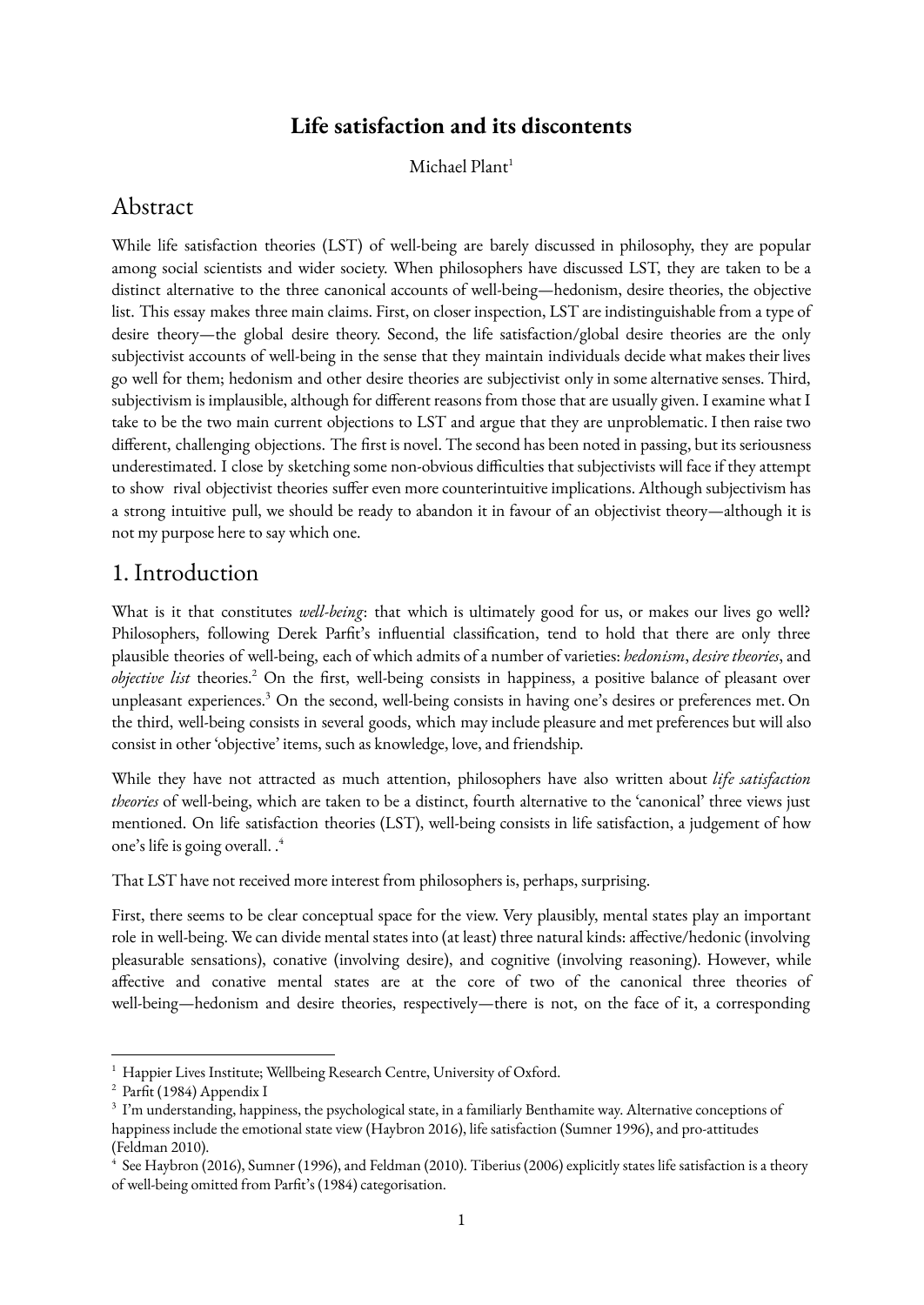theory of well-being where cognitive states are central. Life satisfaction theories, which require a cognitive judgement of how well one's life is going, would seem to neatly fill that gap.

Second, the view that well-being consists in life satisfaction is popular in the social sciences and society more generally. This can be seen in the explosion of research in the last few decades in economics and psychology <sup>5</sup> using measures of *subjective well-being*: individuals' ratings of the quality of their lives.<sup>6</sup> Subjective well-being is often taken to have three measurable components, which often go by more than one name: the affective/experiential/hedonic component, the evaluative/cognitive component, and the eudaimonic/purpose component.<sup>7</sup> Subjective well-being ('SWB') is standardly used as an umbrella term to refer to any or all of the components.

The most commonly used measure of SWB is life satisfaction, an evaluation. Life satisfaction is typically measured by asking individuals "Overall, how satisfied are you with your life, nowadays?" on a score of 0 ("not at all satisfied") to 10 ("completely satisfied"). SWB researchers often (unhelpfully) refer to life satisfaction as a measure of 'happiness', even though 'happiness' in ordinary use refers to affective states—the ones hedonists contend ultimately matter—and LST and hedonism are distinct and differently motivated theories, a point we touch on later.<sup>8</sup>

The aim of this paper is two-fold. First, to do some conceptual housekeeping: to outline what LST are, what motivates them, and how they relate to the other theories of well-being. That a plausible theory of well-being should have largely escaped detection by philosophers is unsettling. It prompts us to wonder if we really have stumbled across a new theory or just an old one in disguise. Second, to evaluate LST. This task is timely given the relative lack of scrutiny that LST have received so far, combined with the fact that measures of subjective well-being are now, arguably, teetering on the verge of becoming a respectable and practical means of determining how to allocate resources in private and public policy decisions.<sup>9</sup>

This essay makes three main claims. First, on closer inspection, LST are extensionally equivalent to a type of desire theory—specifically, what Parfit called the *global desire theory* (GDT)—and may be identical to it.<sup>10</sup>

Second, the life satisfaction/global desire theory is the only *subjectivist*account of well-being in the sense that it maintains that you decide what makes your life go well. While hedonism and other desire theories are sometimes described as 'subjectivist', I argue they are*objectivist*, as I stipulate the terms here, in the sense that you do not get to decide what makes your life go well—certain things are good or bad for you regardless of your judgements on the matter.

Third, subjectivism is implausible, although for different reasons that those usually given. I state what seem to be the two main extant issues for LST and argue that they are unproblematic. I then raise two different, challenging objections. The first is novel. The second has been noted in passing, but its seriousness seems to have been overlooked. I then highlight some non-obvious challenges subjectivists will face if they attempt to attack the rival objectivist theories for having even more counterintuitive implications. Although

<sup>10</sup> Parfit (1984), op. cit.

<sup>5</sup> A point noted by e.g. Tiberius (2006) and Haybron (2016).

<sup>6</sup> Dolan and White (2007), Diener *et al.* (1999)

<sup>7</sup> These components often have a specified temporal element, e.g. how happy you feel right now vs how happy you have been feeling recently.

<sup>8</sup> Helliwell (2019) p4, a leading social scientist who uses 'happiness' and 'subjective well-being' interchangeably, defends his (and others) imprecise usage with the following, surprisingly candid, explanation: "While 'subjective wellbeing' is more precise, it simply does not have the convening power of 'happiness'".

<sup>9</sup> See, for instance, the World Happiness Report and Global Happiness Policy Report series, e.g. Helliwell, Layard and Sachs (2017), Sachs *et al.* (2019).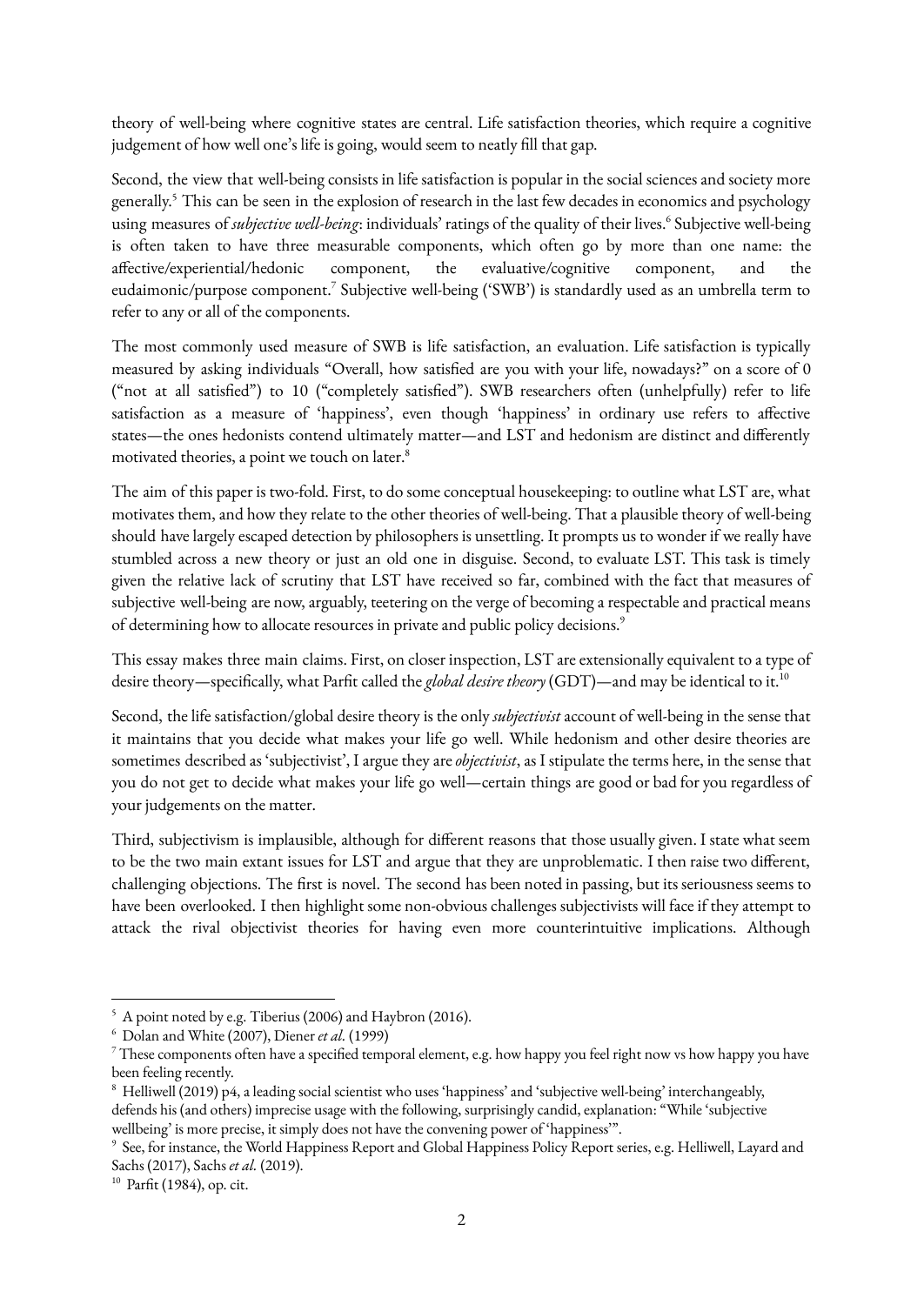subjectivism has a strong intuitive pull, we should be ready to abandon it in favour of an objectivist theory—although it is not my purpose here to say which one.

Here's the plan of attack. Section two introduces LST and explains their subjectivist justification. Section three discusses whether hedonist and desire theories are subjectivist and whether they are distinct from LST. Sections four to six consider objections to subjectivism. Section four examines two supposedly troubling objections I claim are, in fact, unproblematic. Section five presses two serious objections—one novel and one underappreciated. Section six considers the challenge that subjectivists face in attacking rival objectivist views.

Before we proceed, two caveats.

First, we must separate the question of whether LST are the correct account of well-being from whether it is useful, in practice, to *measure* individual life satisfaction. Here, I am only concerned with the first question. If I am right that LST are implausible, what follows is that life satisfaction will not be the theoretically ideal measure of well-being; that is, the most accurate way to measure changes in well-being, whatever well-being is. I won't argue for it here but I am sympathetic to hedonism and therefore suspect that hedonic measures of SWB are closer to this ideal. To be clear, however, whether or not LST are implausible, it does not follow that efforts to measure life satisfaction have been or are in vain. Two factors combine to make *measuring* life satisfaction valuable regardless of one's views of what well-being ultimately is. $^{11}$ 

One is that life satisfaction data are very cheap and easy to collect. Asking "Overall, how satisfied are you with your life, nowadays"  $(0 - 10)$  generally takes respondents 30 seconds or less to answer and is simple to attach to existing surveys.<sup>12</sup> By contrast, if researchers want to measure someone's happiness in detail, then much more intrusive methods are required. For instance, the Day Reconstruction Method asks participants to break their previous day into episodes, like scenes from a movie, and score each episode. It takes around 40 minutes to complete and is therefore often impractical.<sup>13</sup>

The other factor is that life satisfaction surveys allow individuals to judge how their lives are going *by their own standards*, whatever those standards are. There are two further reasons to think this factor matters.

First, on the grounds that, as a matter of democratic legitimacy or justice, we must respect people's views about what they believe makes their life go best, even if we sincerely believed disrespecting their views would be better for them overall.

Second, because it means life satisfaction scores will likely contain useful information about well-being and so may be a suitable proxy measure for it.<sup>14</sup> As Haybron (2016) notes "philosophical theories of well-being tend to agree in broad terms about which lives are better and worse for people, so a reliable indicator of well-being on one view might also be serviceable on another".<sup>15</sup>

The second caveat is that this paper argues *against* LST—or, alternatively, against subjectivism, which I claim is the same view*—*instead of arguing *for*an alternative. To make an all-things-considered judgement of which theory of well-being is correct requires considering the merits and demerits of all the candidates alongside one another. If we reject LST on the grounds of their subjectivist roots, that still leaves it open which of the credible objectivist views is the most plausible. I do not attempt to evaluate those alternatives here. This is not just for reasons of space, but also because it is less urgent: while much has been said about

<sup>&</sup>lt;sup>11</sup> Haybron (2016b)

<sup>12</sup> ONS (2011)

<sup>13</sup> Kahneman *et al.* (2004)

<sup>&</sup>lt;sup>14</sup> A 'proxy' is an indirect measure thought to correlate well with the item of ultimate interest and which can therefore be used if the latter is not itself measurable; e.g. economists have long used income as a proxy for well-being.

<sup>15</sup> Haybron (2016)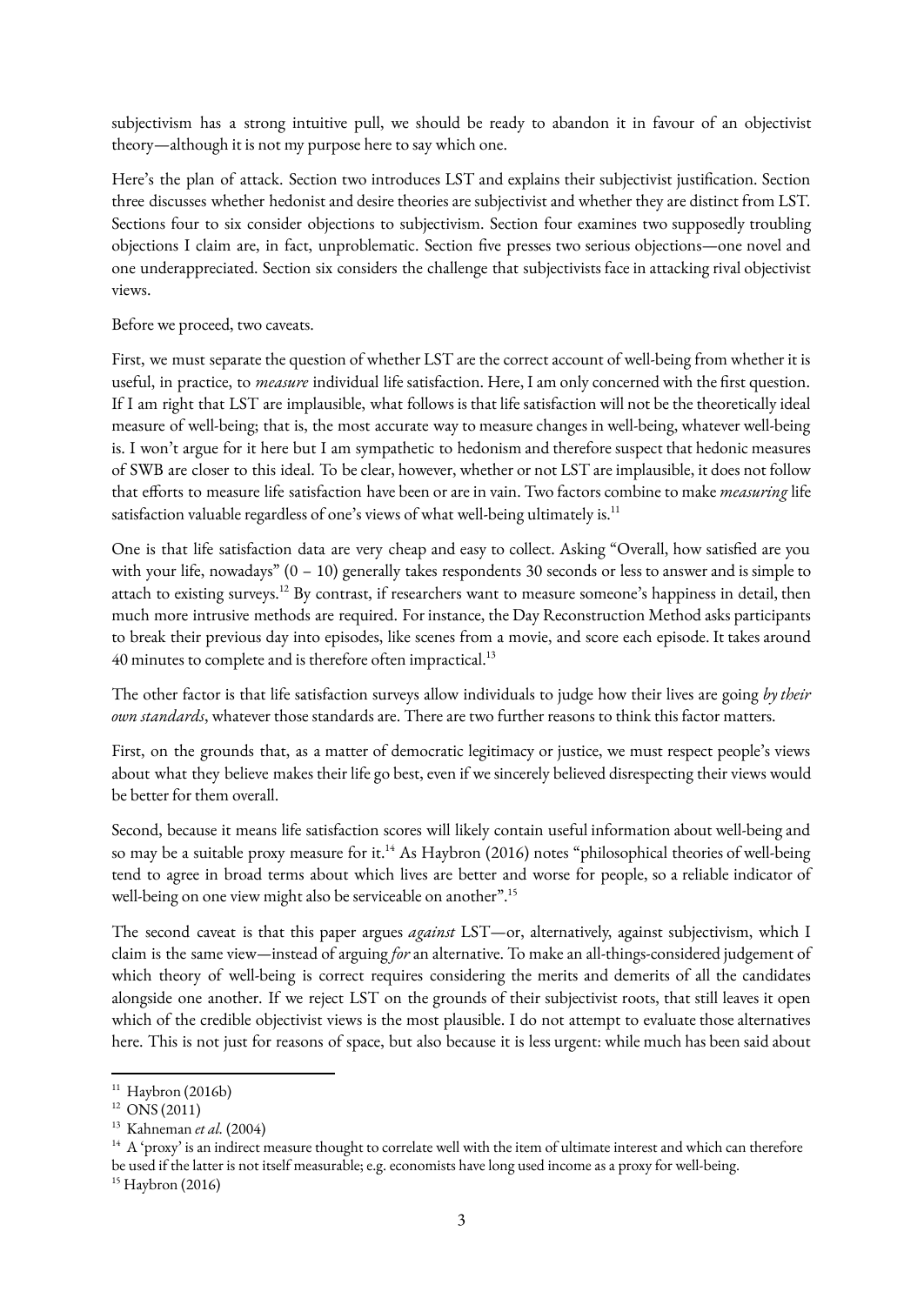theories of well-being, standardly-categorised, not much has been said about the subjectivist theory in particular.

## 2. Life satisfaction theories and subjectivism

Roger Crisp points out that any adequate theory of well-being has two parts. First, the enumerative: which thing (or things) constitutes well-being? Second, the explanatory: what is it about that thing (or thing) that makes it good for us?<sup>16</sup>

Thus, hedonism, classically understood, combines e*numerative hedonism*—well-being consists in happiness, experiences that are overall enjoyable(/pleasurable)—with *explanatory hedonism*—it is the intrinsic pleasurableness of these experiences that makes them good for us.

To highlight a contrast, Crisp notes that someone who held that well-being consists in enjoyable experiences, but that enjoyable experiences were good because they (say) fulfilled our nature, would be an enumerative hedonist but not an explanatory hedonist; they would instead be an explanatory perfectionist.

What are the two parts of LST? The enumerative is that well-being consists in a judgement of how one's life is going overall.<sup>17</sup> What is the explanatory part? In the philosophical literature, the only explanation on offer seems to be *subjectivism*, the view that you get to decide what makes your life go well.<sup>18</sup> Sumner, perhaps the leading proponent of life satisfaction theories, writes:

what we are seeking is an adequate subjective theory of welfare, one on which the subject's point of view on her life is authoritative for determining when that life is going well *for her*. (emphasis in original)<sup>19</sup>

We might alternatively call subjectivism *agent sovereignty*, the view Arneson defines as "that what is good for each person is entirely determined by that very person's evaluative perspective".<sup>20</sup> In contrast, as I term it, *objectivism* is the position you do not get to decide what makes your life go well—certain things are good or bad for you regardless of your judgements on the matter. In the next section, I make a couple of comments on various ways 'subjective', 'objective' and their cognates have been used in the literature.

How does subjectivism get us to the view well-being consists in life satisfaction? If individuals are the authorities on what makes their lives go well, how well an individual's life goes is simply a matter of how well they judge it to be going. Hence, well-being consists in life satisfaction: the individual's judgement of how well their life is going overall (by the lights of their own reasons, whatever those are).

In the social science literature, a variety of reasons are given for the choice of life satisfaction as the theoretically preferred measure of well-being. As my aim here is not interdisciplinary exegesis, it should suffice to say these reasons generally fall into three categories. First, those that are in the spirit of subjectivism, even if different terminology is used.<sup>21</sup> Second, considerations that are plausibly important for settling on *a* measure of well-being, but leave it open which particular one should be used; for instance, we

<sup>16</sup> Crisp (2008)

<sup>&</sup>lt;sup>17</sup> Feldman (2008) points out there are many dimensions on which what he calls "whole life satisfaction" theories of happiness can vary. These are largely irrelevant to the plausibility of the view, with the exception of one dimension ('actualism' vs 'hypotheticalism'), which is mentioned in section 5.2, so I do not discuss them here.

 $18$  This is the explanation given by Sumner (1996), Haybron (2016), and Tiberius (2006).

<sup>19</sup> Sumner (1996) p160. See also Hawkins (2010).

<sup>&</sup>lt;sup>20</sup> Arneson (1999) p116. Note though, that Arneson mentions this is a principle for theories of well-being without specifically relating it to life satisfaction theories.

<sup>&</sup>lt;sup>21</sup> E.g. Clark *et al.* (2018) argue that life satisfaction is "democratic—it allows individuals to assess their lives on the basis of what *they* consider important to themselves"; Helliwell, Huang and Wang (2015) p19 give four reasons, the first being that "we attach fundamental importance to the evaluations that people make of their own lives".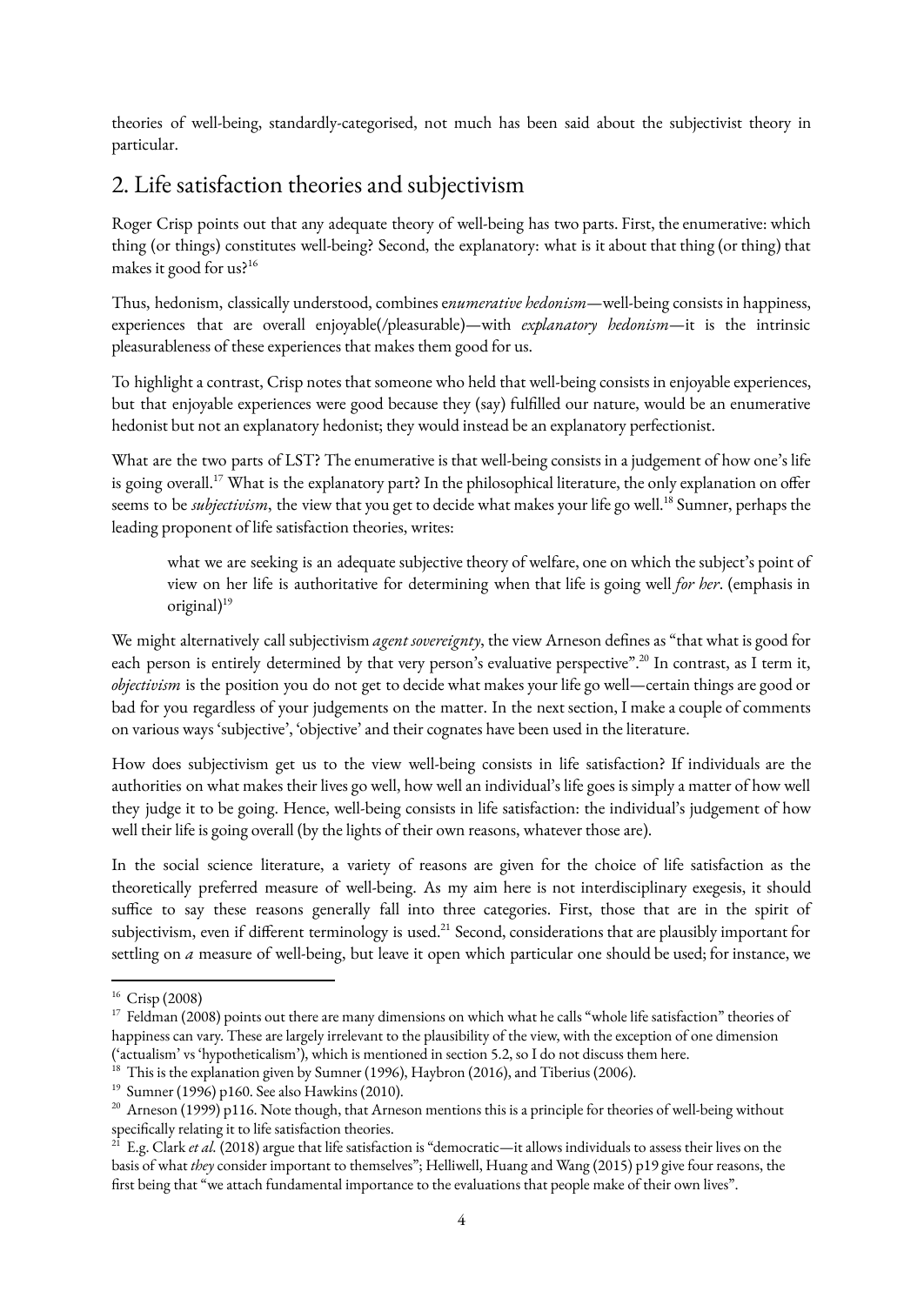might agree that the measure must be "comprehensive—it refers to the whole of a person's life" and that "it should have validity [i.e. succeeding in measuring what it is supposed to measure] and its causes should be widely studied".<sup>22</sup> Third, that life satisfaction is to be preferred because it is a hedonic measure—a measure of pleasure and displeasure.<sup>23</sup> To be clear, this third reason is confused: if hedonic states are what ultimately matters, then hedonic measures of SWB are more theoretically ideal than evaluative measures.<sup>24</sup>

As such, we do not find, in the social sciences, a justification for life satisfaction theories besides subjectivism. I point this out because the objections I raise later ultimately result from the explanatory component of LST, i.e. subjectivism; thus, if we had some alternative, non-subjectivist explanation of why well-being consists in life satisfaction, these objections would miss their mark.

Why be a subjectivist? The view has a straightforward intuitive appeal and it seems unnecessary to motivate it at any length. After all, well-being refers to what makes someone's life go well *for them*. Hence it seems odd, grating even, to think that something can make someone better off if they—the welfare subject whom we hope to benefit—do not think it makes their life go better.<sup>25</sup> As Railton writes:

It would be an intolerably alienated conception of someone's good to imagine that it might fail in any way to engage him.<sup>26</sup>

Here are two supporting cases. Consider the *Struggling Artist*, a person who judges that their life goes better if they keep living as a painter, rather than give up and become an accountant, even though their poverty and continued rejection makes their artistic life miserable.<sup>27</sup> Living as the artist, they suppose, they get to live their life in a way that they think is best for them. On the face of it, it is puzzling to claim it would be better for them to switch to accountancy even though they emphatically judge that it would be worse for them.

Consider also the *Reformed Hedonist*: in their dotage, someone reflects on their hard-partying student days. They accept that they were happy and having their desires met then, and that this indulgent stint didn't have any adverse effects on their later life. What's more, at that time, they were very satisfied with their life. Now that they are older and (so they suppose) wiser, they have taken a somewhat puritanical turn. As a result, they conclude that their life was going badly for them during their carousing youth and that, at the time, they were seriously mistaken about what made their life go well. The charm of subjectivism is that it allows the individual to later revise how *their* life has gone.

These should suffice to show subjectivism's appeal.

# 3. Satisfaction, subjectivism, and distinguishing theories of well-being

I've just argued that the justification for LST is subjectivism. This may raise eyebrows. While we would expect that the objective list, as its name indicates, is an objectivist theory, aren't hedonism and desire theories also subjectivist? In this section, I argue that hedonism and all but one version of the desire theory are objectivist. I then argue that the version of the desire theory that is subjectivist—the global desire theory—seems to be identical to the life satisfaction theory and comment on how this seems not to have been noticed. Objective list theories are not discussed here.

<sup>22</sup> Quotations from Clark *et al.* (2018)

<sup>&</sup>lt;sup>23</sup> E.g. Dolan and White (2007) p72 claim the importance of both life satisfaction and affective measures of SWB (and not just the latter) is "generally grounded in hedonistic philosophies".

<sup>&</sup>lt;sup>24</sup> This confusion may be a product of the fact that life satisfaction is often called a 'measure of happiness'.

<sup>&</sup>lt;sup>25</sup> If readers do not feel the pull of subjectivism, that only makes the objective of the essay—which is to argue that life satisfactionism is implausible—easier to achieve.

<sup>26</sup> Railton (1986) p9

<sup>&</sup>lt;sup>27</sup> Case adapted from Haybron (2016).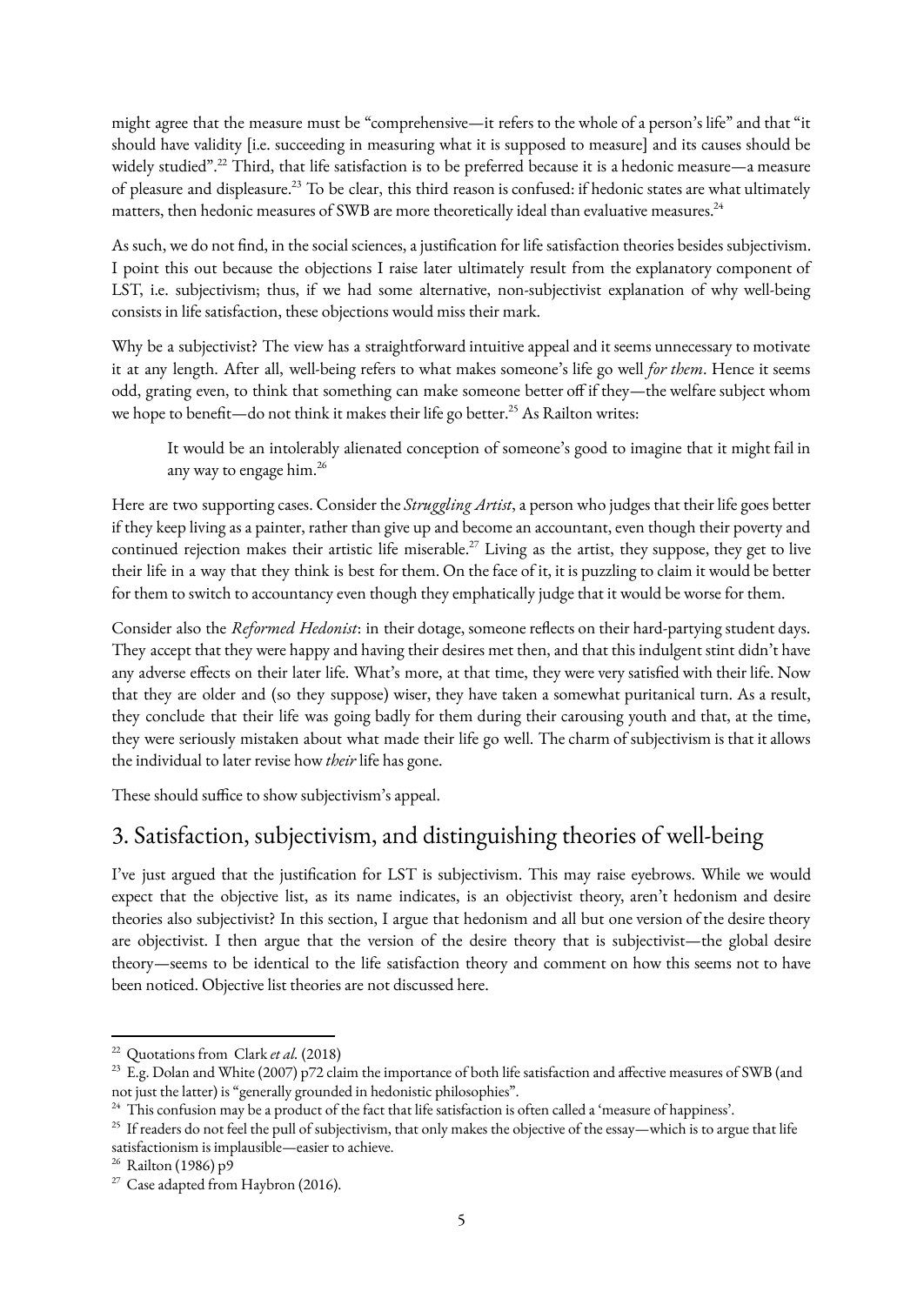We should clarify a few terms. I am using the word 'subjectivism' in a specific way, namely, to refer to the view that you decide what makes your life go well. Other authors have taken a 'subjectivist' theory of well-being to be on which, roughly speaking, an individual's "pro-attitudes", such as a liking, wanting, preferring, and endorsing, play some important role (to be further specified) role in what makes their life go well.<sup>28</sup> For contrast, call this *pro-attitudism*.<sup>29</sup>

Both senses can be contrasted with the term 'subjective' in ordinary English—relating to feelings and personal opinions rather than facts. Hedonism, desire theories, and life satisfaction theories are all somehow subjective in both this sense and in the pro-attitudist sense.

This ordinary language use of 'subjective' can also be distinguished from particular philosophical uses of the term where 'subjective' might mean (as I define them) subjectivism, pro-attitudist, or, to add to the confusion, a *mental state* account of well-being—one where well-being consists entirely in mental states (as opposed to mind-independent facts).<sup>30</sup> The differences between these terms will be illustrated shortly.

Why is hedonism an objectivist theory? As Haybron notes, the hedonist denies that what makes your life go well is up to you—to the hedonist, happiness makes your life go well whatever *your* views on the importance of happiness.<sup>31</sup> This was the point of *Struggling Artist*: the hedonist holds it would be better for the person to become an accountant *because* that would make them happier. LST deny that this would make the person's life go better *even though* they would be happier, as this person would not judge their life as going better overall, despite their greater happiness.

Why aren't all desire theories subjectivist? After all, aren't my desires, well, mine? The issue here is with unwanted desires. Some desire theories will count it as good for you to have your desires met *even* if you deny that fulfilling those desires would make your life go better. Parfit illustrates this with his famous case of *Addiction*:

I shall inject you with an addictive drug. From now on, you will wake each morning with an extremely strong desire to have another injection of this drug. Having this desire will be in itself neither pleasant nor painful, but if the desire is not fulfilled within an hour it will then become very painful. This is no cause for concern, since I shall give you ample supplies of this drug. Every morning, you will be able at once to fulfil this desire. The injection, and its after‐effects, would also be neither pleasant nor painful. You will spend the rest of your days as you do now.<sup>32</sup>

Parfit points out that on a*summative* desire theory—on which all your desires count and how your life goes overall is the product of the extent to which each desire is fulfilled and intensity of each desire—your life goes better in *Addiction*.<sup>33</sup> But it is hard to believe one's life would go better in the *Addiction* case.

Parfit draws a distinction between *local* and *global* desires where a desire is "global if it is about some part of one's life considered as a whole, or is about one's whole life". A *global* desire theory (GDT), counts only global desires. On this theory, we can say being addicted is worse for us; when we think about how our lives go overall, we do not want to become addicted.

<sup>&</sup>lt;sup>28</sup> Heathwood (2015) uses 'subjectivist' loosely in this sense, where pro-attitudes play an important role.

<sup>29</sup> *Pro-attitude objectivism* would be the view where, roughly, pro-attitudes play no important role in making life go well.

<sup>&</sup>lt;sup>30</sup> E.g. Sumner (1996) uses 'subjective' where I use 'subjectivism'; Brink (1989) uses 'subjective' roughly to mean a mental state theory.

<sup>31</sup> Haybron (2016)

<sup>&</sup>lt;sup>32</sup> Parfit (1984), Appendix I

<sup>33</sup> Ibid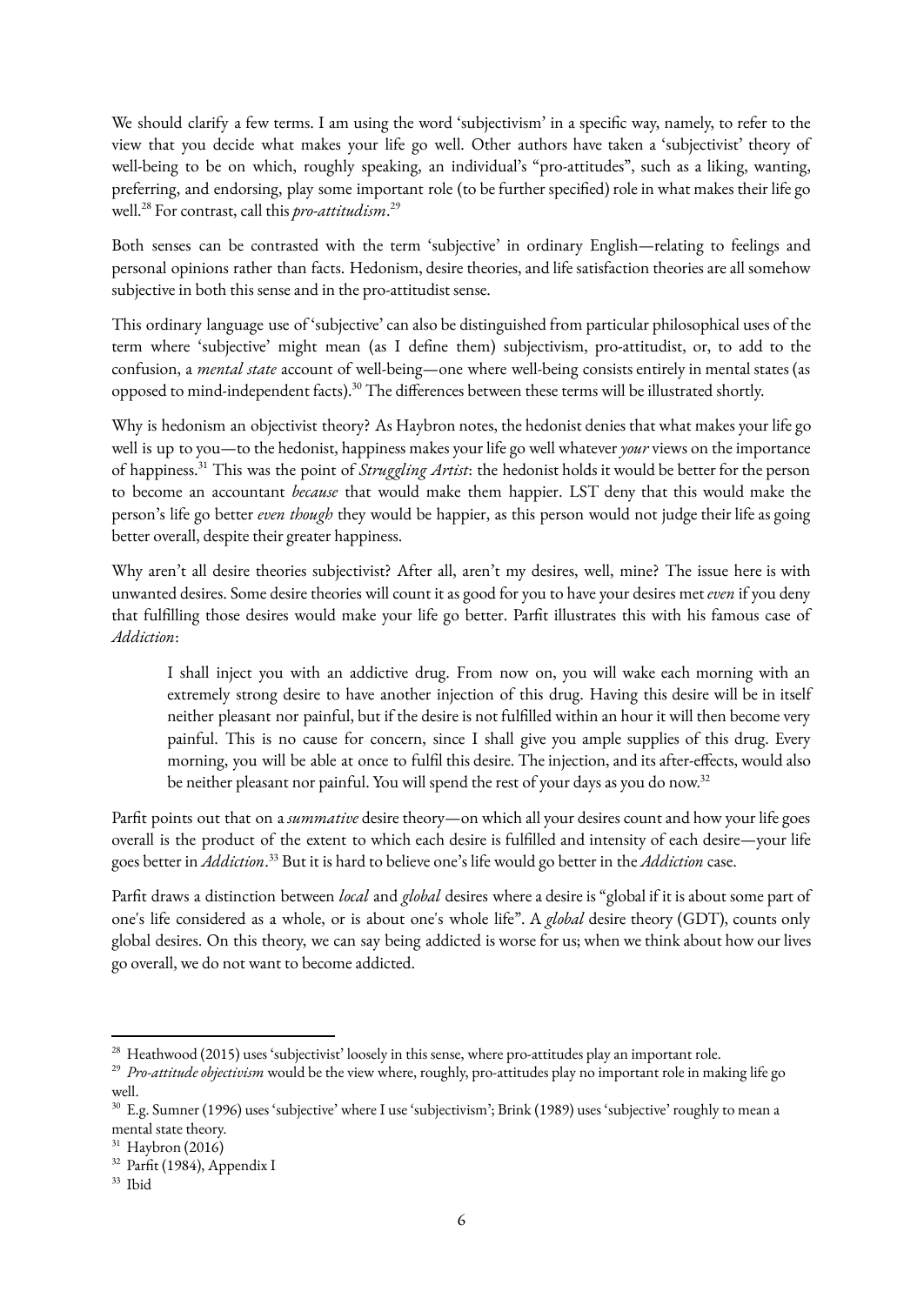A *local* desire theory, where only local desire counts is, in fact, objectivist—it will claim that I am better off in *Addiction* even if I strenuously protest that it's my life and *I* don't think that I'm better off.

On the other hand, it doesn't seem possible to understand the GDT as objectivist. It holds the only desires that matter are the ones I have about my life as a whole. But what I desire for myself overall is something that *I* get to decide, hence I get to decide what makes my life go well. Recall, this is how we defined subjectivism.

The summative desire theory is then a subjectivist-objectivist hybrid: it holds that some things contribute to my well-being which I do think make my life, as a whole, go better (the global desires) and some things that I do not think relevant to my life as a whole (the local desires).

In fact, LST and GDT seem to be the same view of well-being albeit with different names. On the former, well-being consists in the evaluation of how my life goes overall. On the latter, well-being consists in the satisfaction of my desires about how my life goes overall. But what other way can I evaluate how my life is going overall except by comparing how it actually goes to how I desire it goes overall?

While this result is perhaps surprising, on reflection it would be odd if there were more than one subjectivist theory: subjectivists agree that well-being consists in the same type of good for everyone; namely, whatever each individual decides their well-being consists in. Given LST and GDT are subjectivist, that means they agree on what well-being is. In Crisp's terminology, they thus have the same explanatory and enumerative parts. In contrast, we can have as many conceptually distinguishable objectivist theories as we want: we just need to specify which good or goods make life go well, whatever those in possession of such goods think of the matter.

The natural concern here is that the suggestion that LST and GDT are the same view is in error. After all, philosophers who have discussed LST take them to be an alternative to desire theories, of which the global desire theory is a type. What might the distinction be?

Haybron supposes the distinction is that LST are mental state theories whilst desire theories are non-mental state theories: life satisfaction is a state of mind, and desire satisfaction is a state of the world.<sup>34</sup> To illustrate the difference between mental and non-mental state theories, suppose you want there to be cheese on the moon. If someone put cheese on the moon but didn't tell you, your desire would be satisfied—the world would go the way you wanted it to—but you would not be more satisfied. As Haybron puts it: "Crudely, we might say that [desire] satisfaction involves actually getting what you want, while life satisfaction involves thinking you're getting what you want."<sup>35</sup>

This is, in fact, too crude: both desire and life satisfaction theories admit of mental state and non-mental state flavours. For instance, Chris Heathwood has argued that the most plausible version of the desire satisfaction theory is *subjective desire satisfaction*, where well-being consists in believing one is getting what one wants—this is a mental state theory.<sup>36</sup> Sumner, on the other hand, opts for a non-mental state life satisfaction theory; he insists there is an information constraint on well-being: someone who is satisfied with life only because they are incorrectly informed is not doing well.<sup>37</sup> We say more about Sumner's theory in a further section.

<sup>34</sup> Haybron (2016)

<sup>35</sup> Ibid, p365

<sup>&</sup>lt;sup>36</sup> Heathwood (2006)

<sup>&</sup>lt;sup>37</sup> Sumner (1996) ch. 6. Someone might insist that LST and GDT are both subjectivist, but one is the mental state and the other the non-mental version. This seems heavy-handed, not least because it's unclear which one would be which. The distinction seems unprincipled because, as I say shortly, both views take the same mental state to be of primary importance.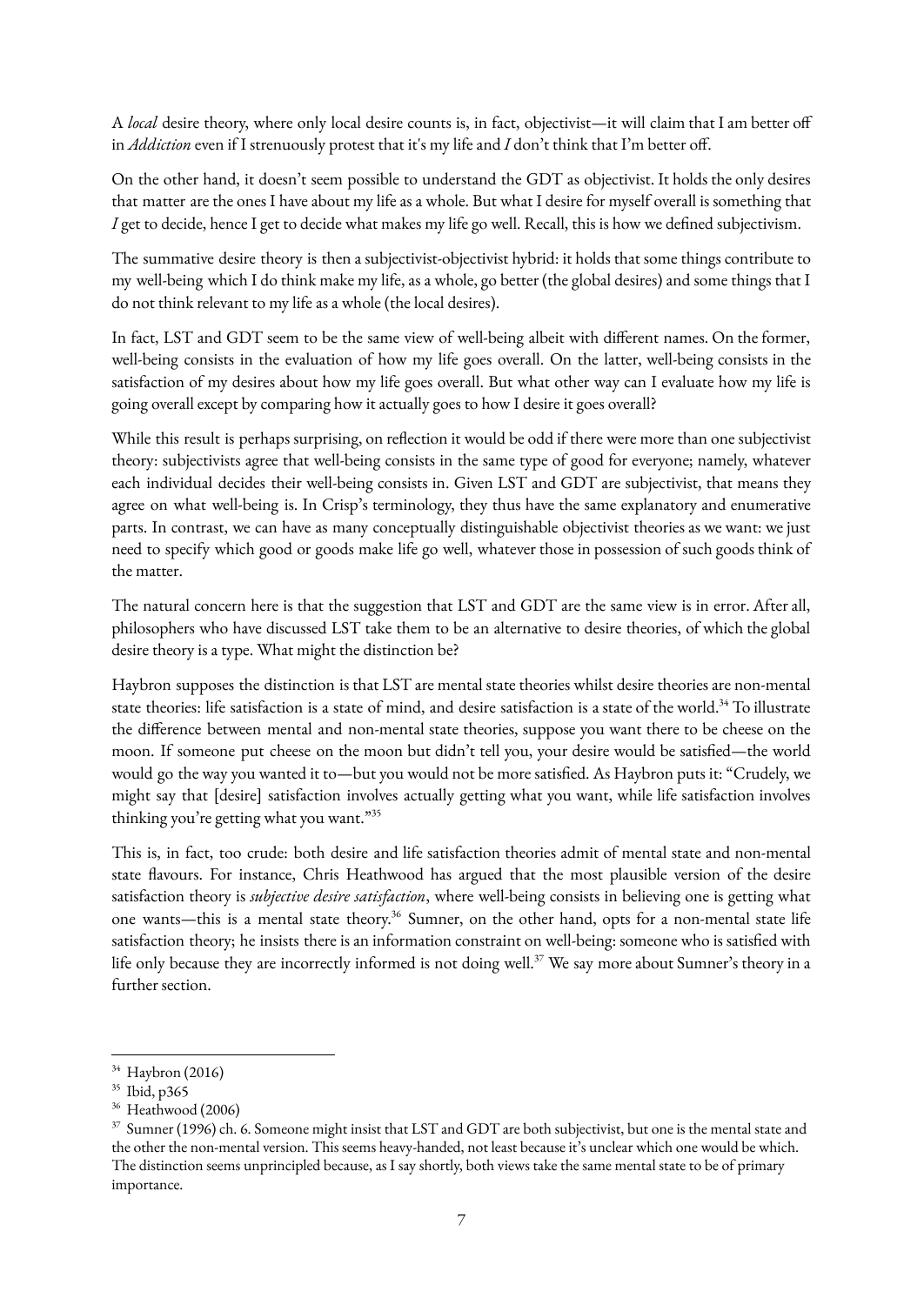Sumner opts for LST, having previously argued against desire theories, from which it follows that he takes them to be distinct. However, it's not clear what he takes the distinction to be. Sumner makes no mention of a global desire theory, so perhaps he never seriously considered that type of desire theory.<sup>38</sup> Valerie Tiberius not only argues life satisfaction is distinct from Parfit's standard three theories, but even states "there is no direct counterpart of preference or desire theories in the psychology literature".<sup>39</sup> She does not offer a distinction between life satisfaction and the other theories of well-being either.

As a final throw of the dice, someone could suggest that the distinction is that the two views take different mental states as central: cognitive ones for LST, conative ones for GDT.<sup>40</sup>

On closer examination, this purported distinction falls apart. To see this, note that a familiar distinction among desires is "between what a person "truly desires" or finds truly appealing, and what a person wants in the thinner, merely behavioral sense that he is simply disposed to try to get. $"$ <sup>41</sup>

We can understand local desires as these behavioural wantings and global desires as what we truly want. Working out what we truly want seems to be an unavoidably cognitive task: we examine our basic urges and then evaluate, according to some standard, whether fulfilling that urge would make our lives go better overall. Hence, our desires about how we want our lives to go overall are some sort of hybrid cognitive-conative mental state, which elides the proposed difference.

That life satisfaction and global desire theories turn out to be the same account of well-being is, I aver, a pleasant surprise. It was puzzling that, in general, philosophers thought there were only three plausible accounts of well-being while social scientists and some philosophers had quietly landed on a credible, fourth view. We now see this was a case of mistaken identity. Along the way, we realised that we can have subjectivist and objectivist (and hybrid) desire theories. From here on in, as life satisfaction and global desire theories seem to be one and the same, and the only subjectivist view, we can use the terms interchangeably.

For the interested reader still concerned the two views are different, I invite them to consider, as a further test, whether any of the objections we discuss later only applies to one of (the descriptions of) the views.

## 4. Subjectivism and its discontents

With our conceptual house in order, the next task is to evaluate the life satisfaction/global desire satisfaction/subjectivist view. In the next section, I discuss two challenging objections to subjectivism. Before we get there, this section notes the main extant objections raised to the view usually described as LST and (briefly) argues they are unproblematic. I do this because, if we already had decisive reason to reject the view, it would be unnecessary to identify further reasons to do so.

According to Dan Haybron, in the current literature, there are two main problems for life satisfaction theories. First, evaluating one's life involves a global judgement of how well one's life measures up to one's standards. Yet:

it is doubtful that most individuals have well-defined notions of what matters to them and how to add it all up in a single judgment: life is full of apples and oranges, and it is likely to be substantially arbitrary, even from the agent's own perspective, how to add up all the good and bad things in her

<sup>&</sup>lt;sup>38</sup> One would expect to find it in Sumner (1996) ch. 5, which is on desire theories.

<sup>39</sup> Tiberius (2006) p495

<sup>&</sup>lt;sup>40</sup> I am grateful to Matthew Jernberg for this suggestion.

<sup>41</sup> Heathwood (2015) p142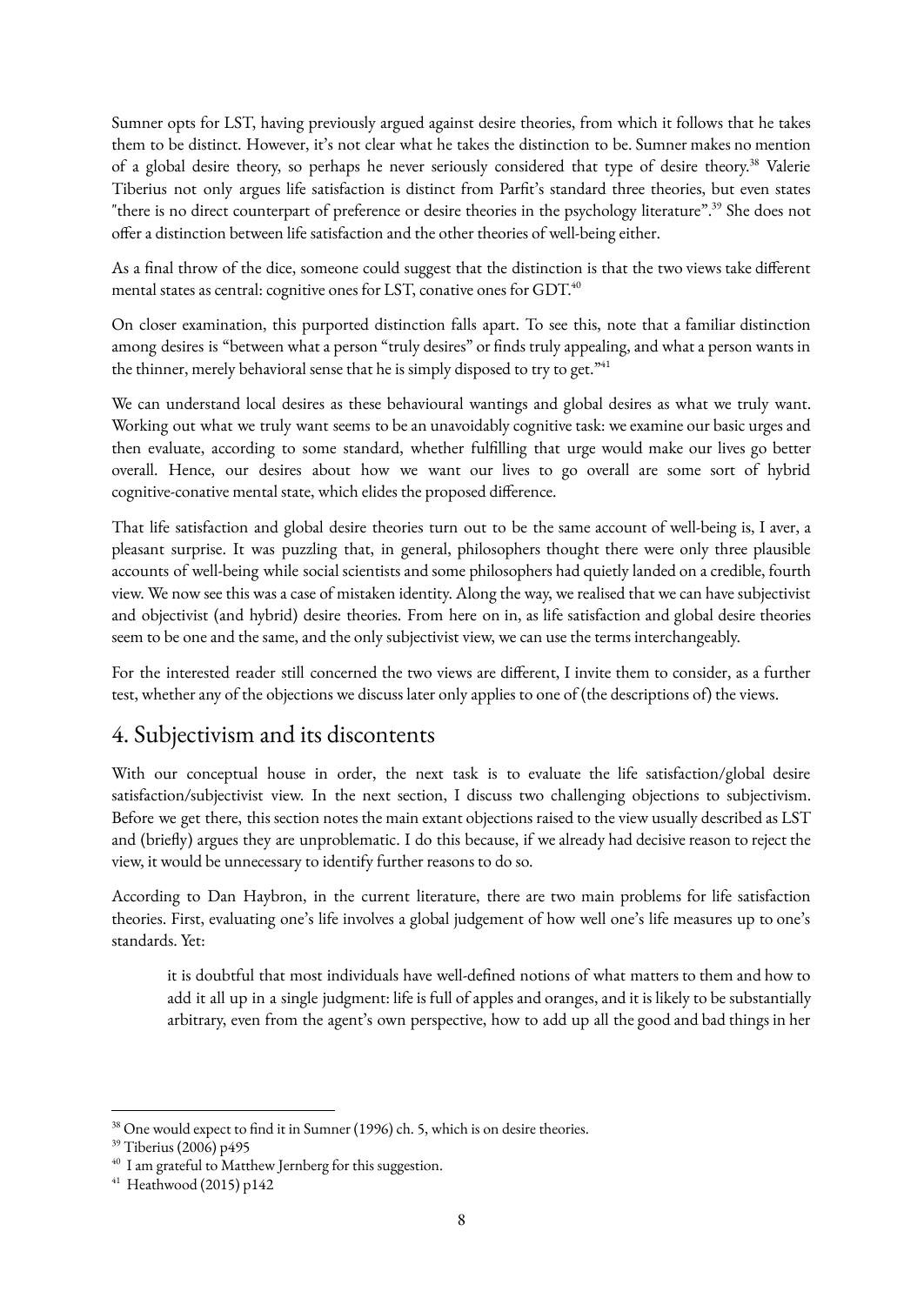life. […] [T]here's no reason to expect people to know how to make such a judgment. As a result, any judgment about the overall quality of one's life is bound to be substantially arbitrary.<sup>42</sup>

Specifically, then, the concern here is that it's unclear which principled procedure individuals should use to judge their lives. However, if we accept subjectivism, this concern is moot: because individuals are the authorities on how their lives are going, they can evaluate their lives however they want—that's the point. This objection fails to account for the motivation for the view.

Haybron claims the second major issue is that:

life satisfaction embodies a judgment, not about how well one's life is going, but about whether one's life is good *enough*: is it satisfactory? It is doubtful that most people have very clear ideas about how good their lives must be to count as satisfactory, or that anyone should care very much if they did. In short, life satisfaction is a gauge, not of the goodness of a life, but of the good-enoughness of a life. A *person might reasonably be satisfied with what even he regards as a life that's going badly*—things could be worse, he might think, so why complain? (emphasis in original)<sup>43</sup>

This objection relies heavily on the ordinary meaning of the word 'satisfied' as referring to reaching a sub-maximal level of some property. The usage here is analogous to the difference between *satisficing* and *maximising consequentialism*: according to the former, we are required to bring about some level of good but doing more good than that is supererogatory; according to the latter, we are required to do the most good. However, understanding 'satisfied' as being about 'good-enoughness' in this way is not essential to LST. We can simply say, as we did earlier, that on LST, well-being consists in judging how your life is *going overall* rather than—as the objection requires—whether it is good *enough*.

If these were the most serious issues for LST, we should think the view in pretty good shape.

## 5. Subjectivism's surprises

The next two subsections each raise a very serious problem for subjectivism.

#### **5.1 Automaximisation**

Suppose you want your life to go maximally well—you want your well-being to be as high as possible. On subjectivism, individuals are the authorities on how their lives are going. Therefore, if you decide that your life is going maximally well then, *hey presto*, it is.

Call this the *automaximisation* objection. I take it to be a straightforward *reductio* against subjectivism. It seems wholly implausible that the mere fact I have decided to judge my life as going excellently does, in fact, make my life go excellently.<sup>44</sup> As far as I know, this issue has not been raised before as a problem for either of what were labelled 'life satisfaction' or 'global desire theories'.

I don't expect those drawn to subjectivism to give up so easily. I consider two moves such a person might make.

The first move is to suppose it can't be the case that subjectivism really does entail auto-maximisation. "Surely", one might say, "you can't simply cheat like that. Individuals are the authorities on how their lives

<sup>42</sup> Haybron (2016) p366

<sup>43</sup> Ibid

<sup>&</sup>lt;sup>44</sup> Indeed, this same thinking applies at all levels of well-being; it does not seem my life goes terribly because and to the extent that I decide it is going terribly.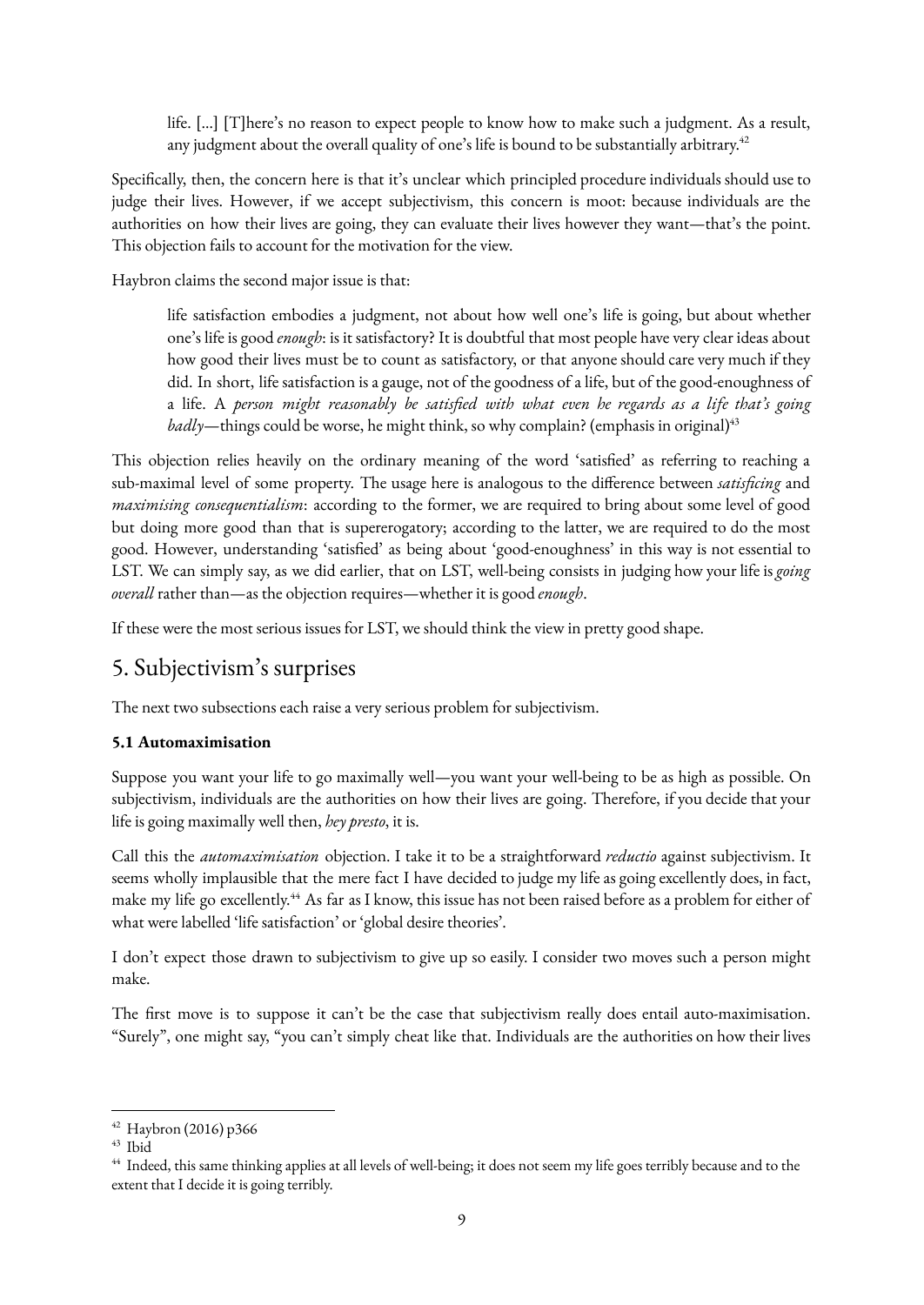are going, but there must still be *some rules*about how to assess one's life." Indeed, Tiberius supposes that a sophisticated version of the theory will have some restrictions and that Sumner's is such a version.<sup>45</sup>

The difficulty for the subjectivist is how to make this move without accidentally abandoning their own position. After all, if individuals are the authorities on how their lives are going, how could there be any restrictions on how they can assess their lives? I see two ways that the subjectivist can defensibly insist on *some* restrictions, but neither will blunt the force of the objection.

It does not seem problematic to insist on *formal*(/logical) constraints, even if it would be incoherent to insist on *substantive* constraints—rules about which goods, e.g. happiness or success, individuals use to determine their overall evaluation of life. For instance, one might insist individuals cannot judge their lives as going well because they believe something is both true and not true. It seems reasonable to claim that, even if individuals are sovereign over how *their* lives are going, it does not follow they are also sovereign, in some relevant sense, over the rules of logic.

Equally, it is not obviously incoherent to insist on what Sumner calls the *authenticity* constraint. Sumner argues that, for a subject's life to go well, not only does that subject need to endorse the conditions of her life but:

it requires that a subject's endorsement of the conditions of her life, or her experience of them as satisfying or fulfilling, be authentic. The conditions for authenticity, in turn, are twofold: information and autonomy.<sup>46</sup>

For our purposes, we do not need a deep understanding of the information and autonomy conditions. The following should suffice. Regarding information, the idea is that if subjects are satisfied with their lives, but they would not be if they had some further information, then their lives are not, in fact, going well for them after all. Thus, the person who lives "in ignorant bliss with a faithless partner" but would be very dissatisfied if they knew of their partner's philandering, is not living a high well-being life. $47$ 

Regarding autonomy, Sumner's view is that the person's endorsement of her life must be truly her own, in the sense that she formed that endorsement in what he calls the "normal" way, that is, without being manipulated.

We might grant the authenticity constraint is consistent with subjectivism—it is perhaps a *procedural* constraint (how the judgment is made) rather than a substantive constraint (what the judgement is), and perhaps it is only the latter that is incompatible with subjectivism.

However, neither the formal nor procedural constraints block automaximisation. What if I'm the sort of person who has authentically decided that I would like to have maximum well-being? If subjectivism is true, it seems I just need to pick *a reason* to conclude that my life is going as well as it could. Perhaps I need to be correctly informed about that reason and abide by the rules of logic, but that leaves what I can pick wide open. I might decide my life is going maximally well because I've achieved some laudable, noble, and challenging goal, such as getting a philosophy degree. But I could even pick an apparently perverse reason; I might decide I am maximally satisfied with my life because two is a prime number or Paris is the capital of France. I do not see how the subjectivist can deny this strategy without insisting on the type of substantive constraints that are anathema to the view.

<sup>45</sup> Tiberius (2006)

<sup>46</sup> Sumner (1996) p139.

<sup>47</sup> Ibid p160.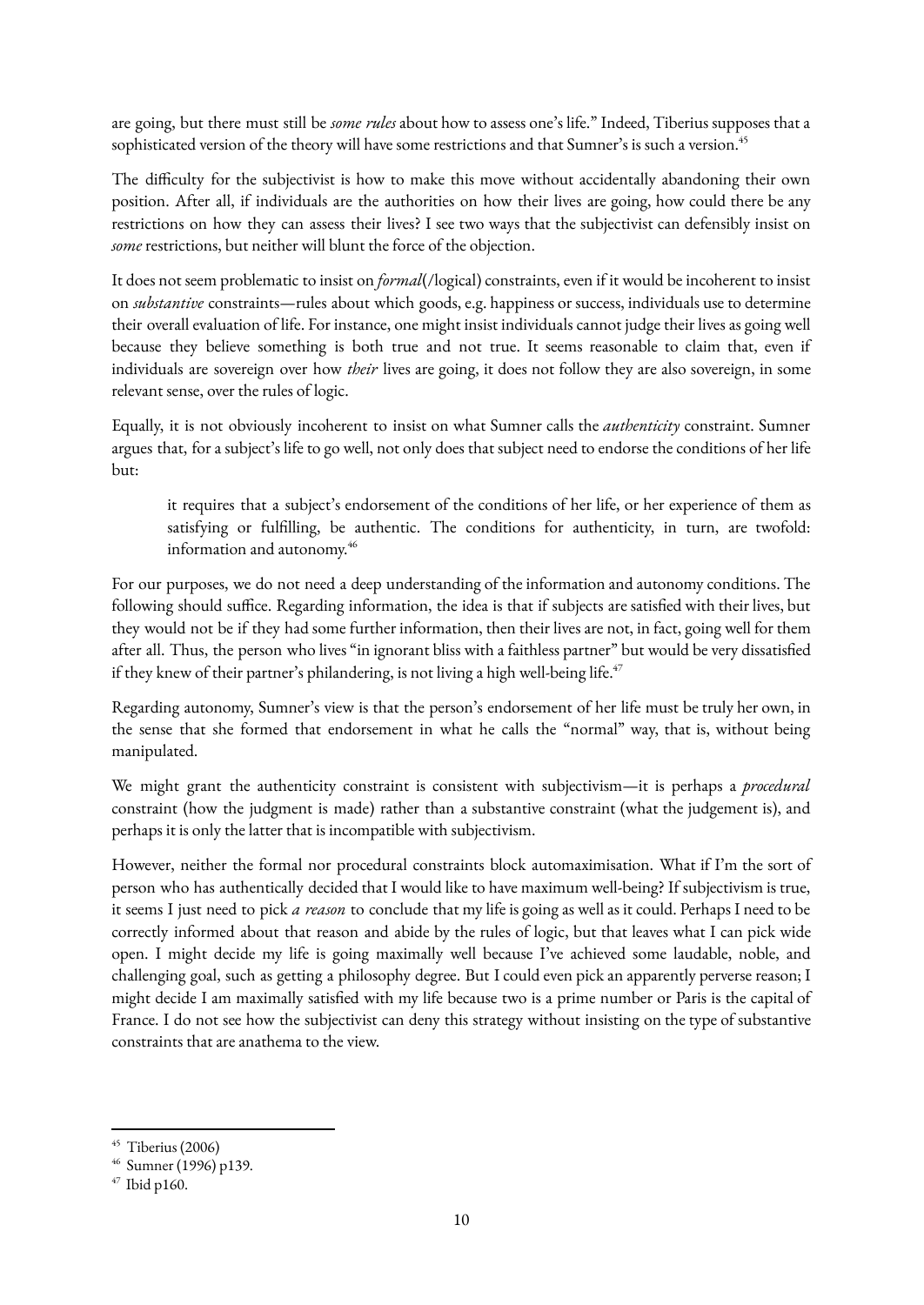The second move is to claim that, whether or not automaximisation is a problem in theory, it is not a problem in practice because individuals will not choose to automaximise.

This move can be dealt with easily. We are interested in which theory of well-being is theoretically adequate. Thus it is sufficient to raise theoretical problems.<sup>48</sup>

In any case, not only should individuals automaximise if they want to have maximum well-being, some will. As a case in point, even though I do not find subjectivism plausible, I have decided to judge that my life is going maximally well; this seems a sensible precautionary step to take regarding one's well-being, given the trivial costs; I commend it to the reader.<sup>49</sup>

Automaximisation raises a serious practical problem—or, perhaps, opportunity—for the subjectivist. The standard way empirical life satisfaction researchers proceed is by trying to work out what the socio-economic determinants of high life satisfaction are—how income, health, relationships, etc. contribute to life satisfaction. The next step is to consider what can be done, typically by governments, so that people have more of the things that lead to satisfying lives. But, in light of automaximisation, this approach suddenly looks to be the long way around: rather than trying to (say) make people richer so that they will be more satisfied, subjectivists should be excited about the alternative possibility of simply going around and encouraging people to evaluate their lives as going maximally well in their current circumstances.<sup>50</sup>

At this point, classically-minded readers might hear echoes of Plato's *Euthyphro* dilemma.<sup>51</sup> Roughly, the dilemma is this: are things good because the Gods love them, or do the Gods love them because they are good?

If the Gods love things because they are good, then it is not the case that the Gods determine what is good; rather goodness is prior to, and separate from, the wills of the Gods. Hence the Gods are (disappointingly) non-omnipotent. However, if the goodness of something is caused by the act of the Gods loving it, then what constitutes goodness is an entirely arbitrary matter open to the capricious whims of the Gods. Intuitively, pain, suffering, murder, and the rest are simply bad regardless of what the Gods happening to be thinking at this moment.<sup>52</sup>

There is an analogous dilemma for subjectivists: is my life going well because I judge it so, or do I judge my life as going well because it is?

The automaximisation objection derives its force from the intuition that how well my life goes cannot merely be a matter of how I judge my life. The alternative path in the dilemma is much more plausible: I judge my life as going well because it is going well. What this requires is that I have some pre-existing idea of what constitutes my well-being that I apply to my life to assess how my life is going. To take this path rejects subjectivism about theories of well-being in favour of objectivism.

#### **5.2 Too few subjects**

On subjectivism, individuals decide what makes their lives go well. Many sentient entities seem incapable of making these sorts of judgements, such as non-human animals or humans with cognitive disabilities. Such evaluations require complicated cognitive machinery that these beings conspicuously lack; to make an overall evaluation, one must decide which standard(s) you're going to use to evaluate your life and then,

<sup>&</sup>lt;sup>48</sup> While this objection might seem facile to philosophers, in conversations with social scientists, I've often had it put to me that a moral theory only needs to get the 'right answer' in practice (e.g. utilitarianism is true unless and until you face a real opportunity to kill one and save five, but true otherwise)

<sup>49</sup> C.f. 'Pascal's Wager'

<sup>50</sup> Note Amartya Sen's (1987) 'adaptive preferences' objection to this sort of approach.

<sup>51</sup> Fowler (1914) 10a

<sup>52</sup> Or, at least, *pro tanto* bad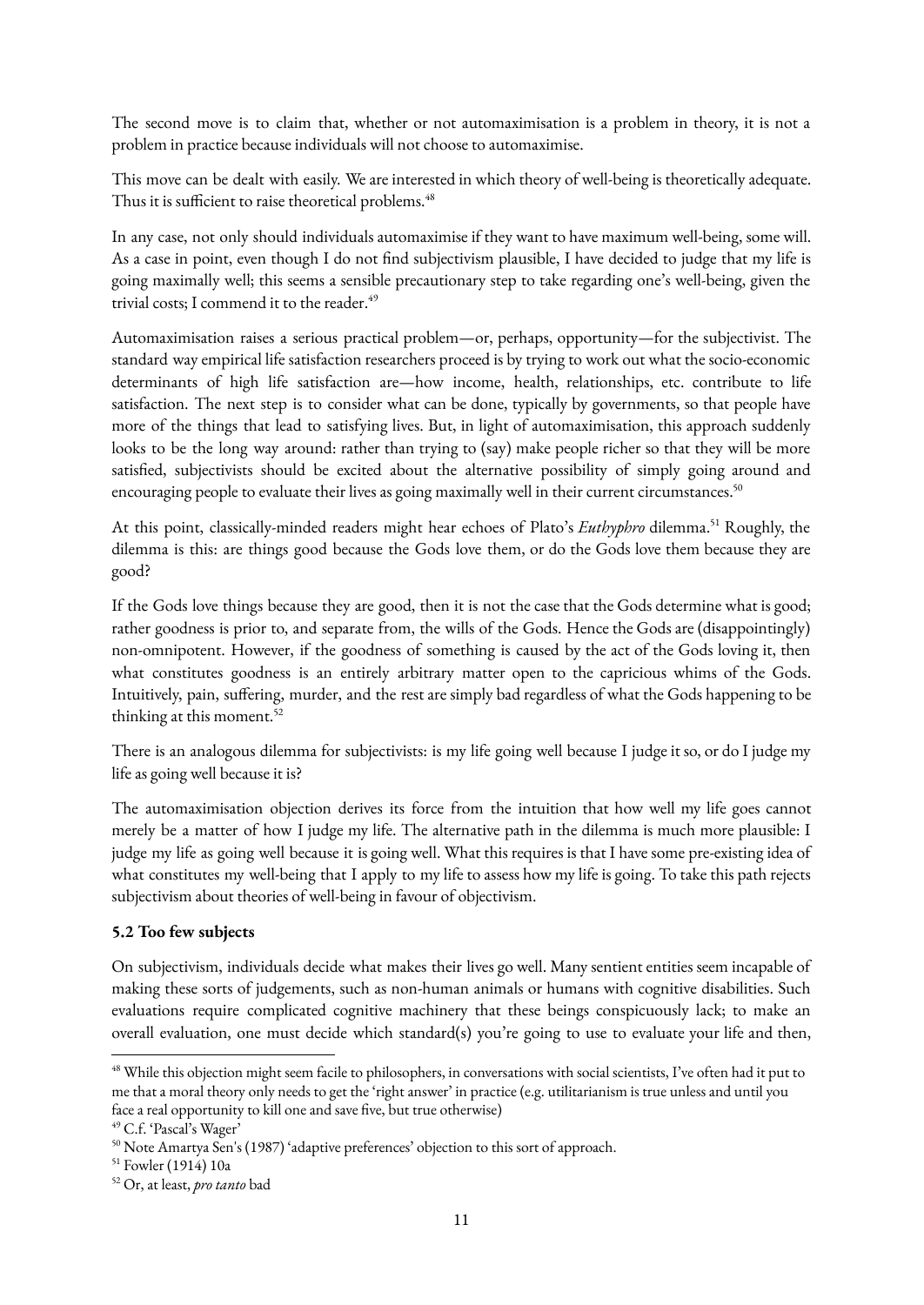taking all the various bits and pieces of your life in aggregate, make a judgement. We might, for instance, believe that dogs can feel pleasure and pain, have beliefs and desires, likes and dislikes, but nevertheless doubt they are capable of deciding how satisfied they are with their lives as a whole. If well-being consists in overall judgments of life, then such entities are not *welfare subjects*; that is, they cannot have well-being at all and there is no sense in which we can make things go better or worse for them.

What follows from this? Suppose you are feeling bored and decide you're going to set your pet dog, Fido, on fire. Fido will, presumably, be in excruciating pain. Subjectivists will hold you have not reduced Fido's well-being, however, because Fido is incapable of having well-being. This is an unacceptable implication of the view.

Intuitively, sentience is the 'bar' for being a welfare subject. Subjectivism sets the bar too high, requiring not only sentience but also an ability to carry out particular, advanced mental functions. Hence, this is the *too few subjects* objection: subjectivism implies there are far fewer welfare subjects than seems believable.

Interestingly, a problem along these lines has been noted before: Katarina de Lazari-Radek and Peter Singer (writing together) and Chris Heathwood point it out for global desire theories, as does Sumner for life satisfaction theories. But these authors note it in passing without seeming to appreciate its force.<sup>53</sup>

For instance, de Lazari-Radek and Singer suppose GDT "gives us no way of saying what is good for beings who lack the intellectual capacity to envisage their existence over extended periods of time."<sup>54</sup> This frames the situation as one where the subjectivist accepts dogs have welfare but that we just need them to fill out their theory a bit more and tell us how welfare works for dogs. This seems too charitable to the subjectivist. On subjectivism, as individuals determine what makes their life go well, it seems nothing makes life go well without that determination, and dogs (and others) are not beings capable of making them. Asking how much welfare Fido has is analogous to asking how much money Fido has in his bank account—the question is puzzling when Fido doesn't have a bank account and can't even open one himself; Fido's welfare is not zero on subjectivism, but undefined.

How can the subjectivist respond? I consider five moves.

The first is to insist that all sentient creatures can make overall assessments of their lives.

This is not credible. To make progress, let's try to be a bit more precise about where the line is. Plausibly, self-awareness is a necessary condition for being able to make an overall evaluation of one's life—if a creature lacks a sense of itself, it cannot have a view on how its life is going. As a first pass, being able to recognise oneself in a mirror seems a good test of self-awareness. Yet very few animals have passed the 'mirror self-recognition' test. Those that have passed include great apes, dolphins, and elephants.<sup>55</sup> Those that have failed include several species of primates, giant pandas, and sea lions.<sup>56</sup> Hence, assessed this way, subjectivism would deny that even many of the most seemingly cognitively advanced sentient creatures are welfare subjects.

We can press this point with a spectrum argument. Humans, let's agree, can make overall evaluations of their lives. But, if we go back in our evolutionary history, our ancestors were primates who presumably lacked self-awareness as assessed by the mirror self-recognition test. Suppose, generously, that self-awareness is necessary and sufficient to make life satisfaction judgements. What must then be the case is that in our chains of ancestors, there would have to be a first individual who had self-awareness—and is therefore a welfare subject—but whose parents have only *slightly* less sophisticated cognitive machinery. The result is

<sup>53</sup> de Lazari-Radek and Singer (2016) p221, Heathwood (2015) p142, and Sumner (1996) ch. 6

<sup>54</sup> de Lazari-Radek and Singer (2016), Ibid

<sup>&</sup>lt;sup>55</sup> See Pachniewska (2015).

<sup>56</sup> Ma *et al.* (2015), Delfour and Marten (2001)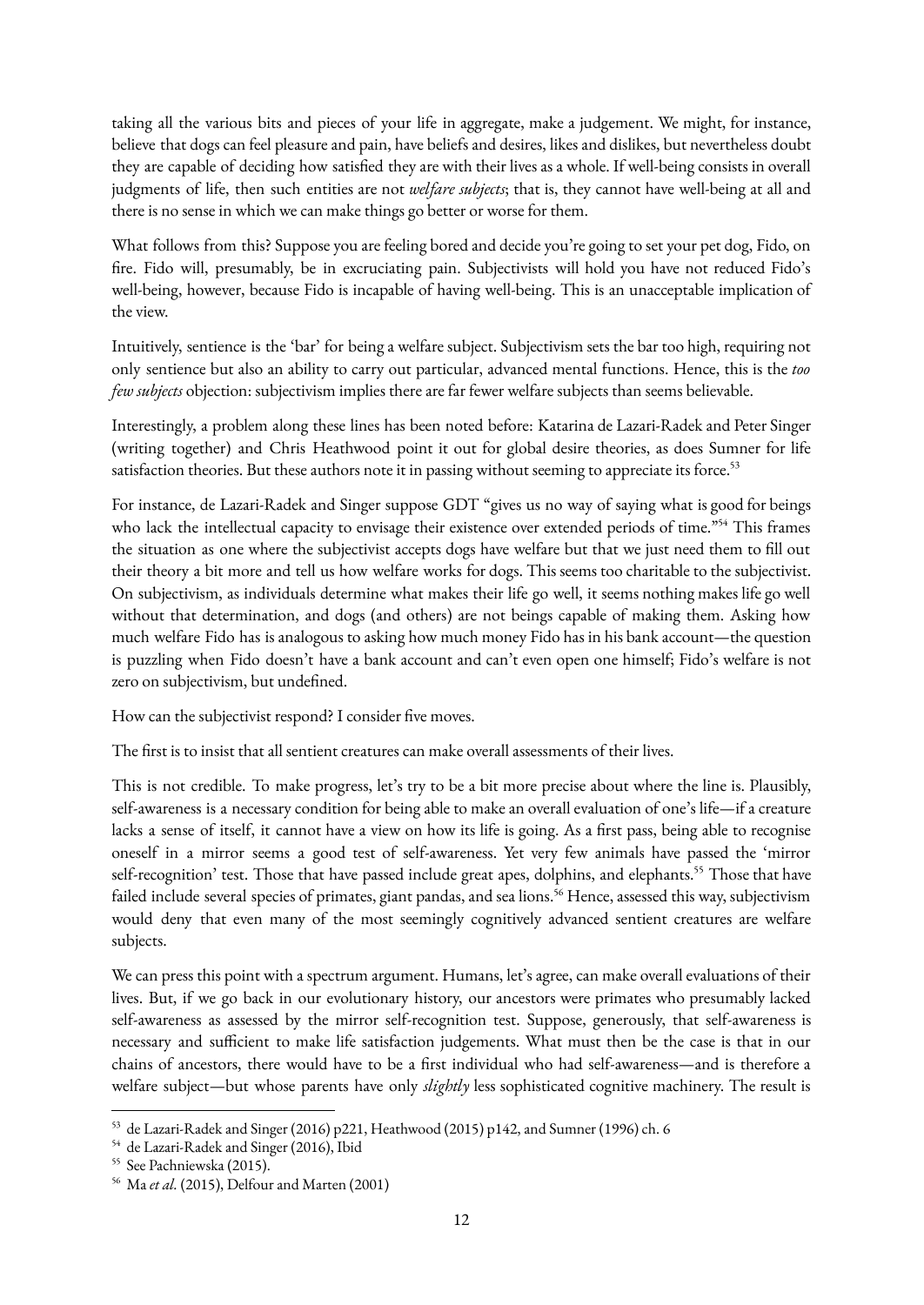that the parents entirely lack self-awareness and are, therefore, not welfare subjects. Pressing the implications of this once again, what follows from subjectivism is that incinerating the self-aware primate would be bad for it but doing the same to its parents could not be bad for them.

Second, one might propose, to get around this issue, different theories of well-being for different types of being, for instance that well-being consists in happiness for those entities who cannot evaluate their lives, and that welfare consists life satisfaction for those that can. Roughly then, "happiness for animals, life satisfaction for humans".<sup>57</sup>

However, this falls victim to exactly the same spectrum argument: humans will have one ape-like ancestor whose well-being consists in happiness, but whose child's well-being consists in life satisfaction. This is problematic because a major moral distinction emerges on the basis of apparently trivial differences in the non-evaluative facts.

A further issue here would be providing a non-*ad hoc*explanation of why welfare consists in different things for different beings: if happiness is good for those who can't evaluate their lives, why isn't it good for everyone?

A third move is to propose a variant of view we've been discussing. Specifically, the variant is that well-being consists in happiness *and* life satisfaction for entities that can evaluate their lives but*only* happiness for those that can't; roughly: "happiness for animals, happiness *and* life satisfaction for humans".

This does not seem to be an improvement. There is still the awkward spectrum issue that one of our ancestors suddenly gets a dual account of well-being their parents lacked. Further, this raises new problems about how to weigh happiness and life satisfaction off against each other so as to know how well life is going overall for an entity.

The fourth move requires some set up. Fred Feldman distinguishes between actualist and hypotheticalist life satisfaction theories: on the former, you actually have to assess your life to determine how satisfied your are with it, on the latter, your life satisfaction is determined by what you would conclude if you thought about. <sup>58</sup> I suppose the subjectivist needs to opt for the latter, because, on the basis of what we've said, the former implies beings who do not actually judge their lives would lack welfare, which seems very counterintuitive.<sup>59</sup> If we move to a hypotheticalist version, we might then suppose how well (say) Fido's life goes depends of how satisfied he would be with his life *were he able to judge it*.

The problem with this move is that Fido cannot judge his life as he is. For him to be able to judge his life, it would require changing him into a very different sort of being, at which point this cognitively enhanced pooch would not be Fido assessing Fido's life, but some other entity evaluating its own life. This is analogous to the scenario where humans ask if, from our own perspective, we would like to live as some animal. This is a different question from asking whether the animal, from its perspective, enjoys its own life.

A further problem, if we accept the suggestion that things which can't, in fact, evaluate their lives can nevertheless be welfare subjects is that it is too permissive. It would lead to an opposite problem of having too *many* subjects. For instance, if Mountain Everest could judge its existence, in the relevant sense of

<sup>57</sup> I am grateful to Caspar Kaiser and Patrick Kaczmarek for each making this inventive suggestion.

<sup>58</sup> Feldman (2008)

<sup>59</sup> Feldman's objection to the hypotheticalist account of life satisfaction is the case of a 'happy-go-lucky' character who never stops to reflect on his life and would be dissatisfied if he did so. Feldman supposes this person's life is going well even though, if they did stop to judge, they would think otherwise. Although this is counter intuitive, it seems less so than the actualist version on which happy-go-lucky has no welfare.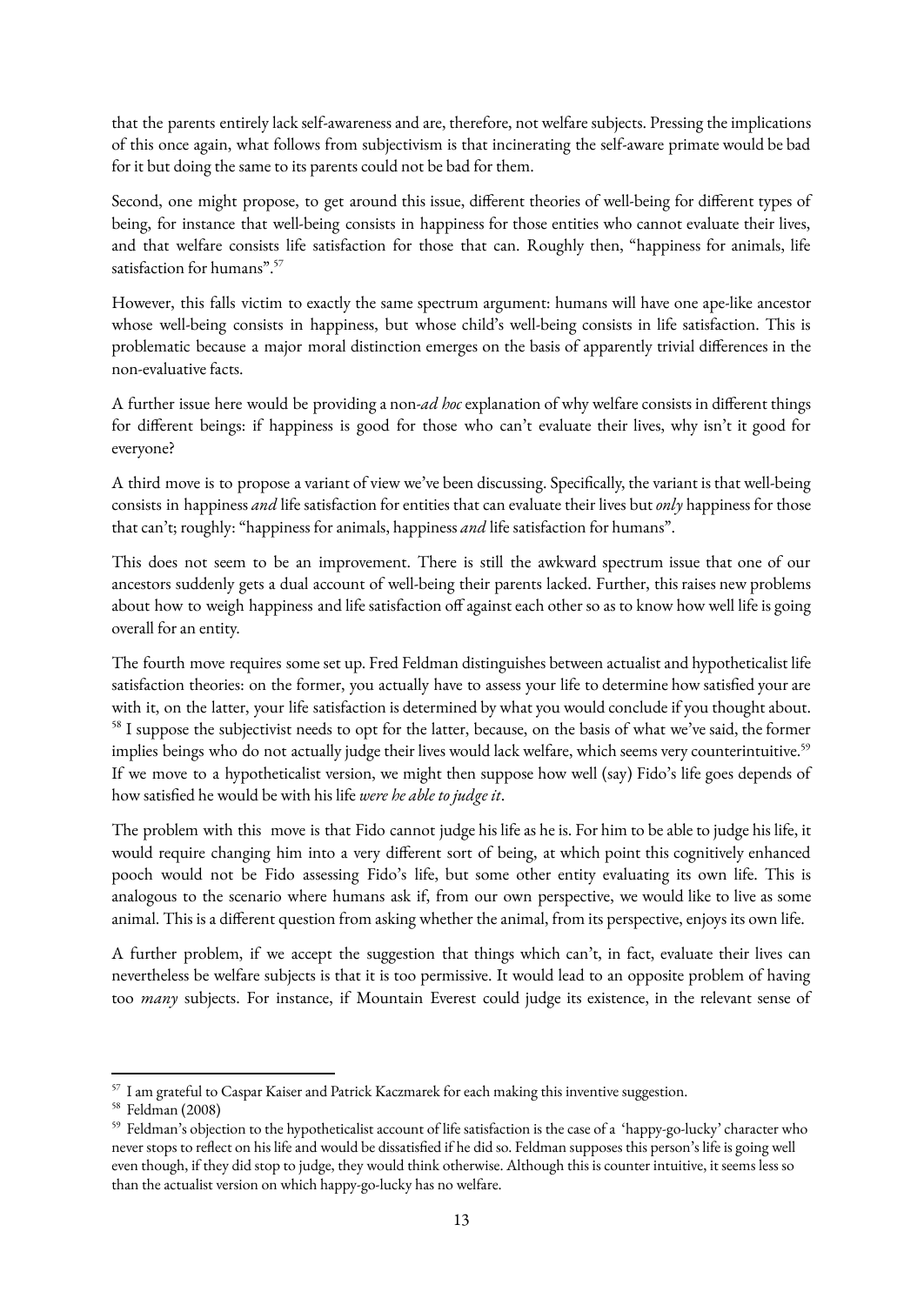'count', then presumably it would have some views on what was good or bad for it, and so would count as a welfare subject too.

Fifth and finally, subjectivists could bite the bullet and accept many sentient entities are simply not capable of having well-being after all. They might point out that hedonists also have to draw the line somewhere about which animals can feel pleasure—maybe insects can, maybe they can't—and, similarly, working out where the line is on life satisfactionism is an important further empirical project.

For the reasons given above, this response is unsatisfactory—it is hard to believe entities like dogs or pandas don't have welfare at all.

# 6. Subjectivism's shoot-out

We've now raised two serious objections to subjectivism. If this were a Western, we'd be at the final scene where our protagonist is pinned down in a saloon by its assailants behind an up-turned table and counting the rounds left in its revolver. Custom dictates our hero must now mount a daring and sudden attack on their opponents. If the subjectivist can show that the alternative theories of well-being face objections that are even worse, we would not need to reject the view. Can the subjectivist shoot their way out?

Let's first clarify who the subjectivist needs to attack. At the start of this essay we thought we had four distinct theories of well-being. It turned out life satisfaction theories of well-being are just a type of desire theory. So now we are back to there being three theories of well-being with the additional realisation that subjectivism is a variant of one theory. The challenge, then, for the subjectivist (sub)theory of well-being—the life satisfaction/global desire theory—is to show how each of hedonism, non-global desire theories, and the objective list theories are less plausible than it.

It is outside the aim and scope of this essay to reach an all things considered judgement on which theory of well-being is correct. Here, I restrict myself to a few comments on why subjectivists might find it harder to attack their rivals than they expected.

Suppose the subjectivist starts by pointing out that hedonism suffers from a devastating objection, the *experience machine*.<sup>60</sup> The experience machine is a virtual reality device built by top scientists which we can plug into and will simulate whatever experiences we need to make us maximally happy. According to hedonism, plugging into the experience machine would make someone's life go maximally well. Many people think life in the experience machine is not a high well-being life and so conclude hedonism must be false.

Let's leave aside whether hedonists can defuse the experience machine objection.<sup>61</sup> What's relevant here is that the experience machine is best understood not as objection to hedonism only, but to *any* mental state theory of well-being: after all, the experience machine, by stipulation, can generate whichever mental states we want it to, including those that would cause someone to judge they are maximally satisfied with their life. Hence, if the subjectivist opts for a mental state version of their theory, they are pushed to plug into the experience machine too. This result might be a surprise: in conversation, I've often had it put to me by advocates of LST that a reason to hold the view is that it, unlike hedonism, avoids the experience machine objection.

Thus, if the subjectivist wants to attack hedonism while accepting a mental state account, they need to do so on the grounds that the particular objectivist good which hedonists contend makes life go well, namely

<sup>60</sup> Nozick (1974)

<sup>61</sup> See e.g. Crisp (2006).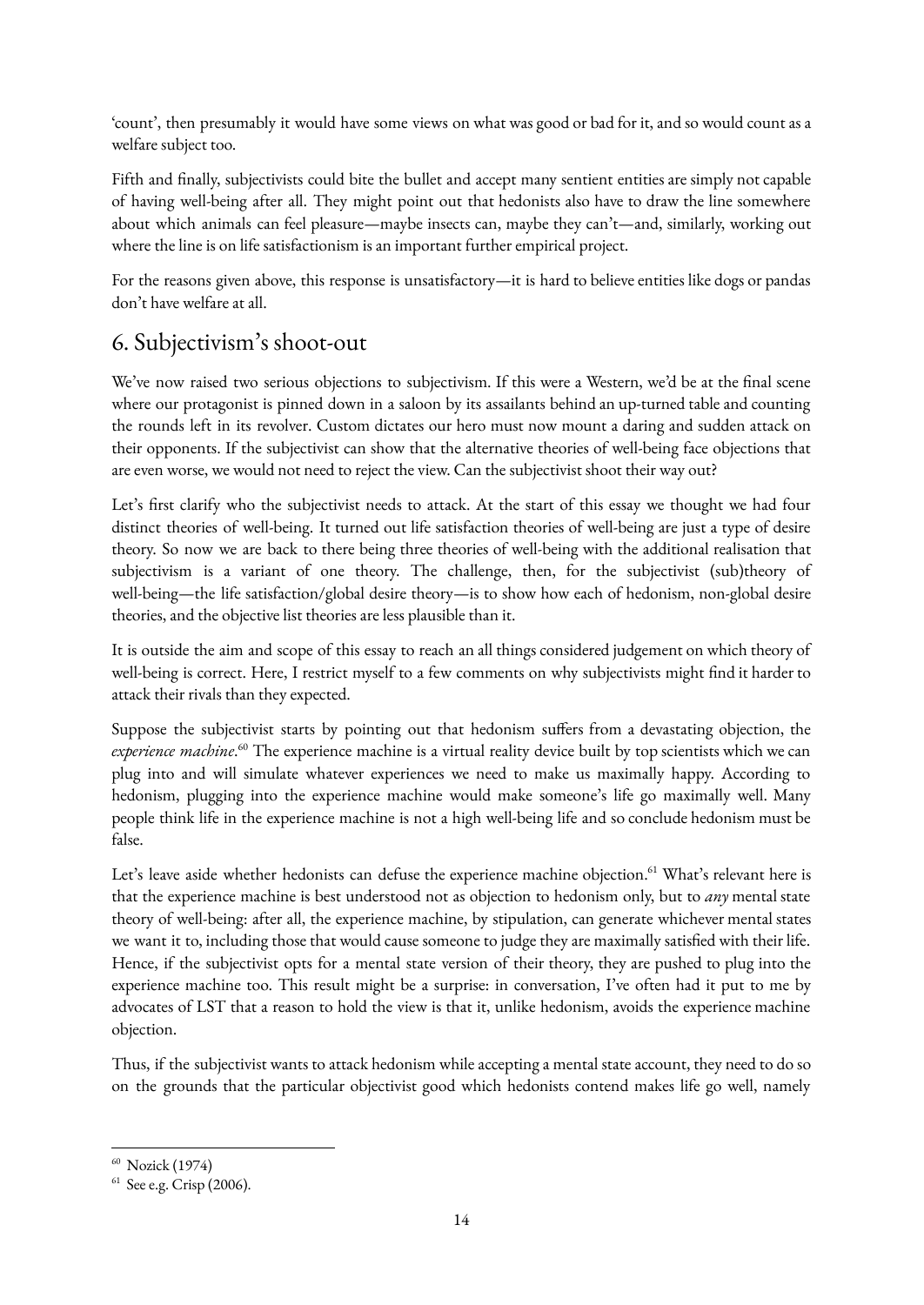happiness, does not, on reflection, make life go well. This seems hard to pull off: happiness has the most obvious claim to being what makes life go well.

Of course, the subjectivist can say that happiness still matters for our well-being because and to the extent that our happiness affects our overall satisfaction with life. But seems to be the wrong sort of explanation: it is odd to claim pain and suffering are instrumentally bad for us, bad for us *only* because they make us evaluate our lives less positively. Intuitively, they are simply bad—intrinsically bad—and not bad for some further reason.

The tempting move for the subjectivist, and the one Sumner takes, is to move to a non-mental state version of the theory. Sumner achieves this via the previously discussed information condition of the authenticity constraint, on which subjects do not just have to be satisfied with the conditions of their lives, they need the information they used to make such judgements to be correct.<sup>62</sup> Hence, Sumner can contend the experience machine will not cause maximal well-being because individuals inside the machine only *think* their lives are going well on the basis of false information.

In its rivalry with hedonism, this move would seem to help the global desire theory somewhat. However, it is not a totally costless move, as non-mental state theories face objections of their own, such as Parfit's *Stranger on a Train*: *63*

You meet a stranger on a train who tells you he is battling cancer and is on the way to receive treatment. You form the desire that he gets better and decide you will be more satisfied with your life as a whole if he does. You never see him again and he later dies of cancer.

On a non-mental state global desire theory your life goes worse because he dies, even though you never find out about it. Many find this result implausible specifically because it's puzzling to think that something can make your life go better or worse if it has no impact on your mental states. All this said, if one is going to be a subjectivist, it seems the more plausible version of the view is a non-mental state one.

Now we can ask how plausible the (non-mental state) global desire theory is compared to alternative (non-mental state) desire theories. In fact, we've already discussed this. A reason we were drawn towards a global desire theory and away from a summative desire theory was to avoid the counterintuitive result that your life goes better in Parfit's *Addiction* case. However, we now recognise that while the global desire theory dodges *Addiction*, it faces objections which seem much worse—namely automaximisation and too few subjects. Summative desire theories don't suffer from these objections due to their inclusion of local desires: your local desire, e.g. to go on holiday to Tahiti, isn't met simply by you deciding you've met it, and animals will have local desires. Hence, if one is going to be a desire theorist, it's not at all clear one should opt for the global version over the summative version after all.

How does subjectivism stack up against the objective list, a view we've said almost nothing about? Two points of clarification. First, as others have noted, 'list' is an unhelpful descriptor if it's supposed to differentiate the objective list from the other two main theories of well-being: all theories of well-being are a list of what constitutes well-being; some, e.g. hedonism, are merely single-item lists.<sup>64</sup> Second, it is unclear what 'objective' means. This could be in contrast to mental state theories, subjectivist theories, or to pro-attitudist theories. Seeing as we're interested in rivals to subjectivism, and we've already discussed the two main (only?) pro-attitude theories—hedonism and desire satisfaction—we are specifically concerned with those theories where well-being does not consist solely in happiness or satisfied desires. Candidates for

<sup>62</sup> Sumner (1996) p139

<sup>63</sup> See Parfit (1984) p494

<sup>64</sup> E.g. Arneson (1999)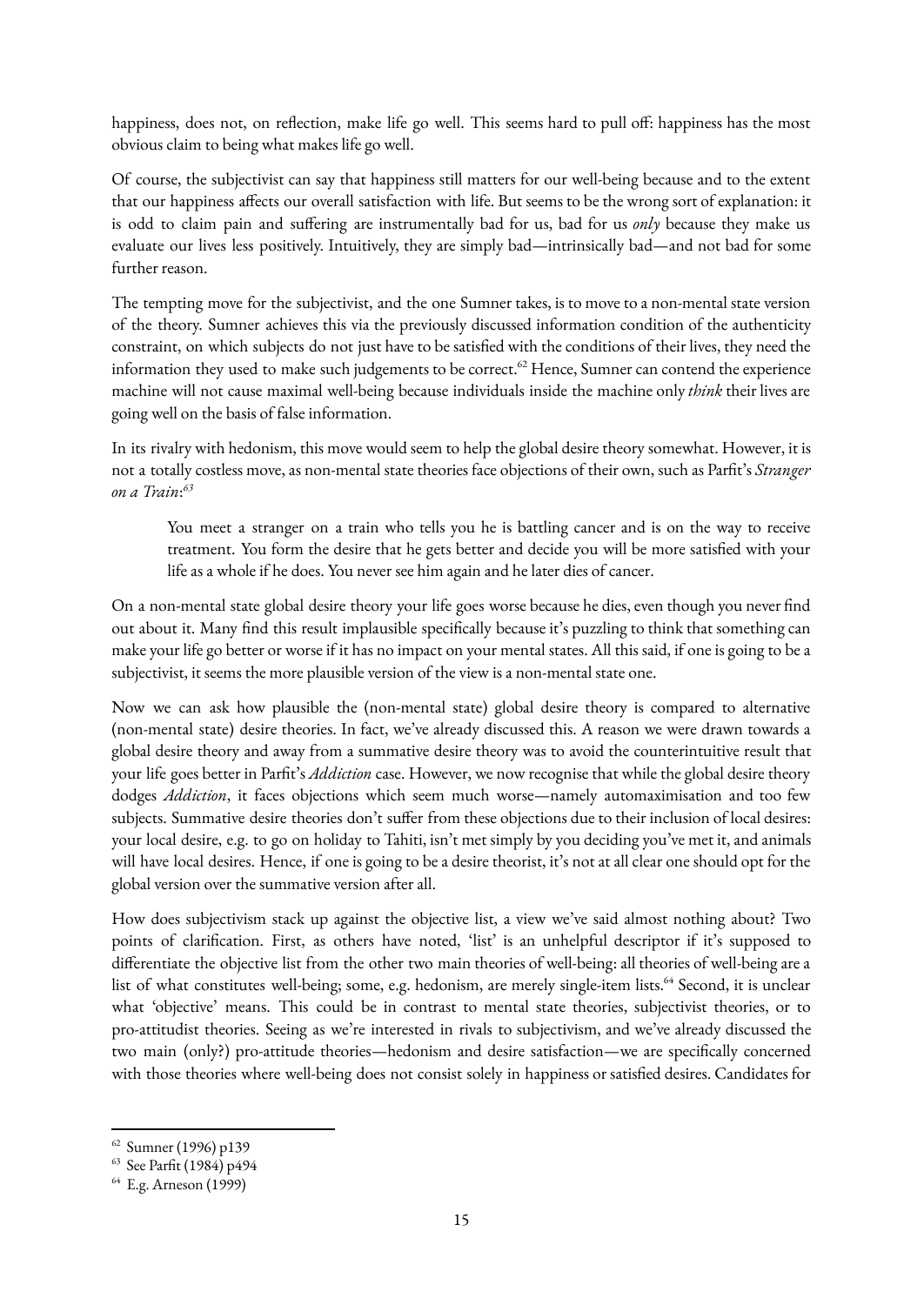this list, which could be a single or a multi-item list, might include friendship, knowledge, love, and autonomy.

Because there are any number of candidates, and combinations of candidates, for this list, this might seem to make the task of the subjectivist insurmountable. I will just make two further general comments.

First, if the list is multi-item, one avenue the subjectivist could always pursue is to push for explanations both of why those, and only those items, made the list and how those different goods can be made traded-off against each to determine what maximises well-being.

Second, despite the criticisms raised against subjectivism here, it is clearly more plausible than *some* possible objectivist theories. To push the point, subjectivism has far more appeal than, to use a deliberately silly example, *hattism*, the view that well-being consists in the number of hats someone owns. Hence, the subjectivist only needs to take on the *credible* alternative objectivist goods we've not discussed here, such as, (say) knowledge. Discussing how subjectivism compares in a head-to-head against the more plausible objectivist good is outside the scope of this essay; I leave such matters to the interested reader to pursue.

## 7. Conclusion

In philosophy, life satisfaction theories of well-being have been treated as an alternative to the three canonical theories of well-being, although an alternative whose distinctness was not clear. I argued life satisfaction theories were a type of desire theory, the global desire theory, in disguise. I then argued against the plausibility of the life/global desire satisfaction theory on grounds of its subjectivism, which I showed suffers two acute problems that have been either unrecognised or underappreciated. While I did not argue for an alternative, objectivist theory of well-being, I indicated why and how subjectivists will struggle to take on their rivals, even if they come out with all guns blazing.

# Bibliography

Arneson, R. J. (1999) 'Human Flourishing Versus Desire Satisfaction', *Social Philosophy and Policy*. Cambridge University Press (CUP), 16(1), pp. 113–142. doi: 10.1017/s0265052500002272.

Brink, D. O. (1989) *Moral Realism and the Foundations of Ethics*, *Moral Realism and the Foundations of Ethics*. Cambridge University Press. doi: 10.1017/cbo9780511624612.

Clark, A. E. *et al.* (2018) *The origins of happiness : the science of well-being over the life course*.

Crisp, R. (2006) 'Hedonism reconsidered', *Philosophy and Phenomenological Research*, 73(3), pp. 619–645.

Crisp, R. (2008) 'Well-being', *Stanford encyclopedia of philosophy*.

Delfour, F. and Marten, K. (2001) 'Mirror image processing in three marine mammal species: Killer whales (Orcinus orca), false killer whales (Pseudorca crassidens) and California sea lions (Zalophus californianus)', *Behavioural Processes*. Elsevier, 53(3), pp. 181–190. doi: 10.1016/S0376-6357(01)00134-6.

Diener, E. *et al.* (1999) 'Subjective well-being: Three decades of progress', *Psychological Bulletin*, pp. 276–302. doi: 10.1037/0033-2909.125.2.276.

Dolan, P. and White, M. P. (2007) 'How Can Measures of Subjective Well-Being Be Used to Inform Public Policy?', *Perspectives on Psychological Science*. SAGE PublicationsSage CA: Los Angeles, CA, 2(1), pp. 71–85. doi: 10.1111/j.1745-6916.2007.00030.x.

Feldman, F. (2008) 'Whole Life Satisfaction Concepts of Happiness', *Theoria*. John Wiley & Sons, Ltd,